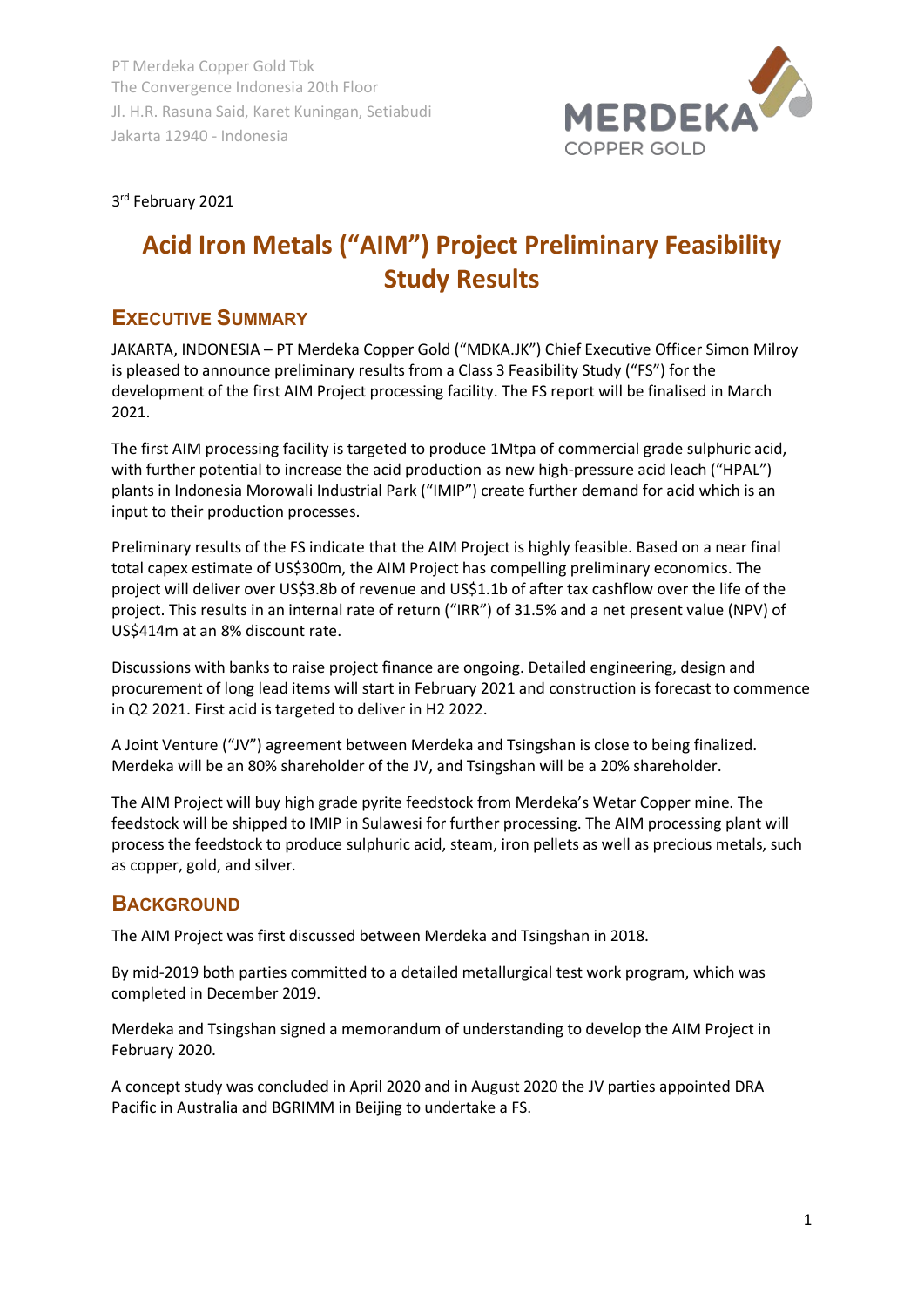

## **METALLURGY**

In H2 2019, metallurgical and processing tests on pyrite samples were conducted by BGRIMM in Beijing and by ALS in Perth. The test work included beneficiation, flotation, roasting, chlorinated roasting and leaching.

Results indicated that roasting of the flotation concentrate could extract over 99% of the sulphur, which is used to generate sulphuric acid.

Chlorinated roasting proved to be the most effective method for extracting various metals from the calcine residue, with 98% copper extraction, 91% gold extraction and 70% silver extraction. The remaining iron ore pellets were deemed suitable for sale as blast furnace feed, with a grade of over >65% Fe, with low impurities.



The process flow diagram below in figure 1 summarizes the overall process plant.

*Figure 1: High Level Flow Diagram*

#### **FEEDSTOCK AND SHIPPING**

The JV will source high grade pyrite feedstock from Merdeka's Wetar mine. Roughly 900,000 tpa of pyrite feed will be sold by Merdeka to the JV, to support initial acid production of 1 Mtpa.

Once loaded at Wetar, the pyrite feedstock will be transported by barge to IMIP, a distance of approximately 700 kilometres (see figure 1).

The pyrite feedstock will be discharged at IMIP's port and trucked approximately 4km to a stockpile near the pyrite concentrator.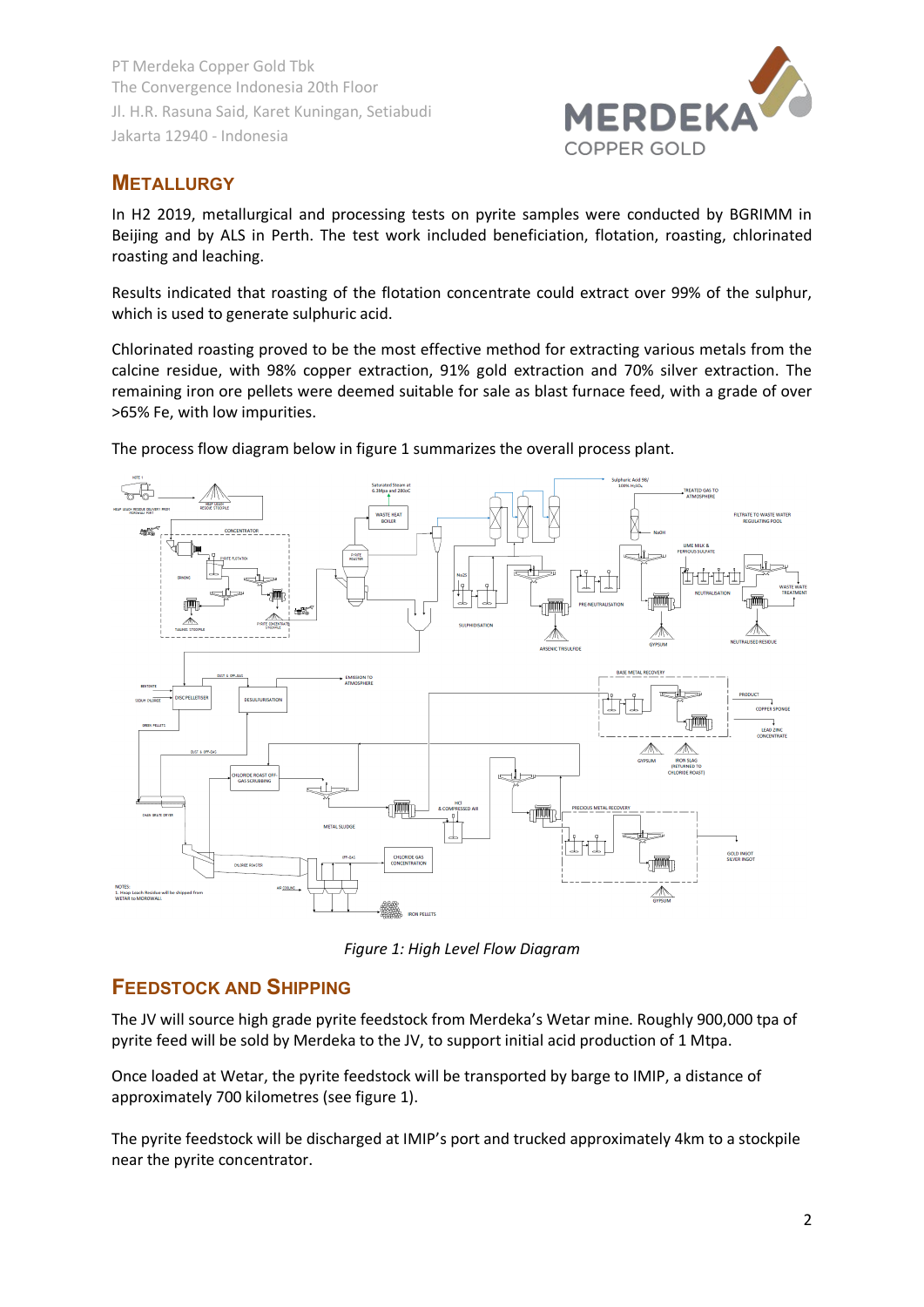



*Figure 2: Shipping from Wetar to IMIP*

#### **CONSTRUCTION AND PROCESSING**

The AIM Project will begin construction in Q2 2021 and is targeted to deliver first acid in H2 2022. Detailed engineering, design and procurement of long lead items will begin in February 2021.

The AIM processing plant will be located adjacent to the acid and steam off-takers. The FS layout has been optimized to ensure capital and operational savings over the life of the project.

The processing facilities are shown in the figure below and they will:

- Process pyrite feedstock to produce 1Mtpa of commercial grade sulphuric acid. The acid will be sold to an HPAL customer at IMIP;
- Produce approximately 1.2Mtpa of high-pressure steam as a by-product from acid production, also to be sold to the HPAL customer or used to generate electricity;
- Recover the copper, gold and silver contained in the pyrite feedstock; and
- Produce iron ore pellets for sale to other customers within IMIP, or for sales to third parties.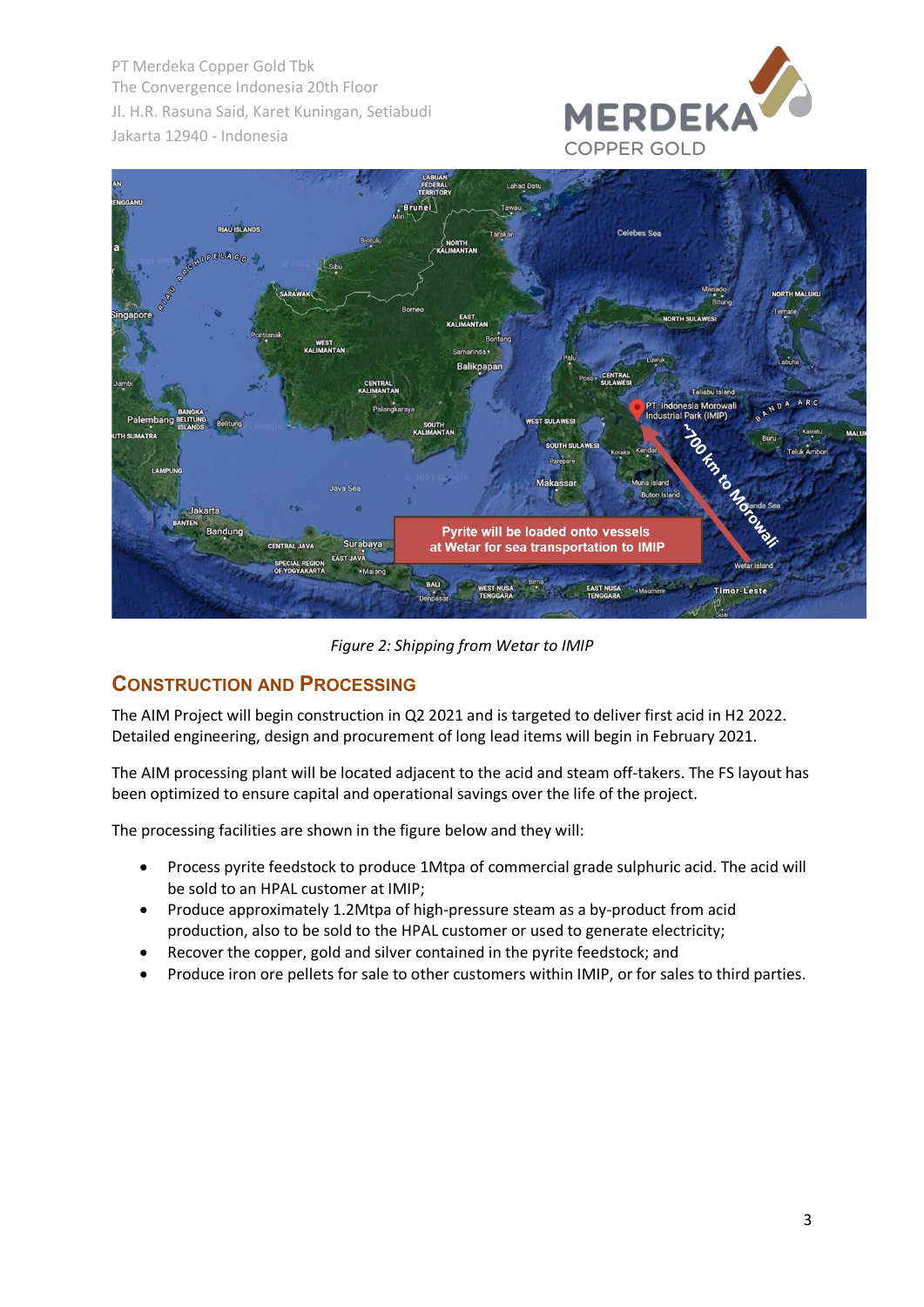



*Figure 3: Processing Facilities at IMIP*

### **IMIP INFRASTRUCTURE**

IMIP is a facility that commenced in late 2013 and which is controlled by Tsingshan. IMIP has established industry-leading infrastructure and operational facilities, including the below:

- 3Mtpa stainless steel capacity;
- 500ktpa carbon steel capacity (currently expanding to 3.5Mtpa);
- 600ktpa high carbon ferrochrome;
- 1.95Mtpa NPI capacity;
- 2GW coal-fired power plant (currently expanding to 2.9GW);
- Lime plant, coke plant, acid plant;
- Port facilities; and
- Executive guest quarters and an executive visitor's hotel.



*Figure 4: Aerial view of IMIP*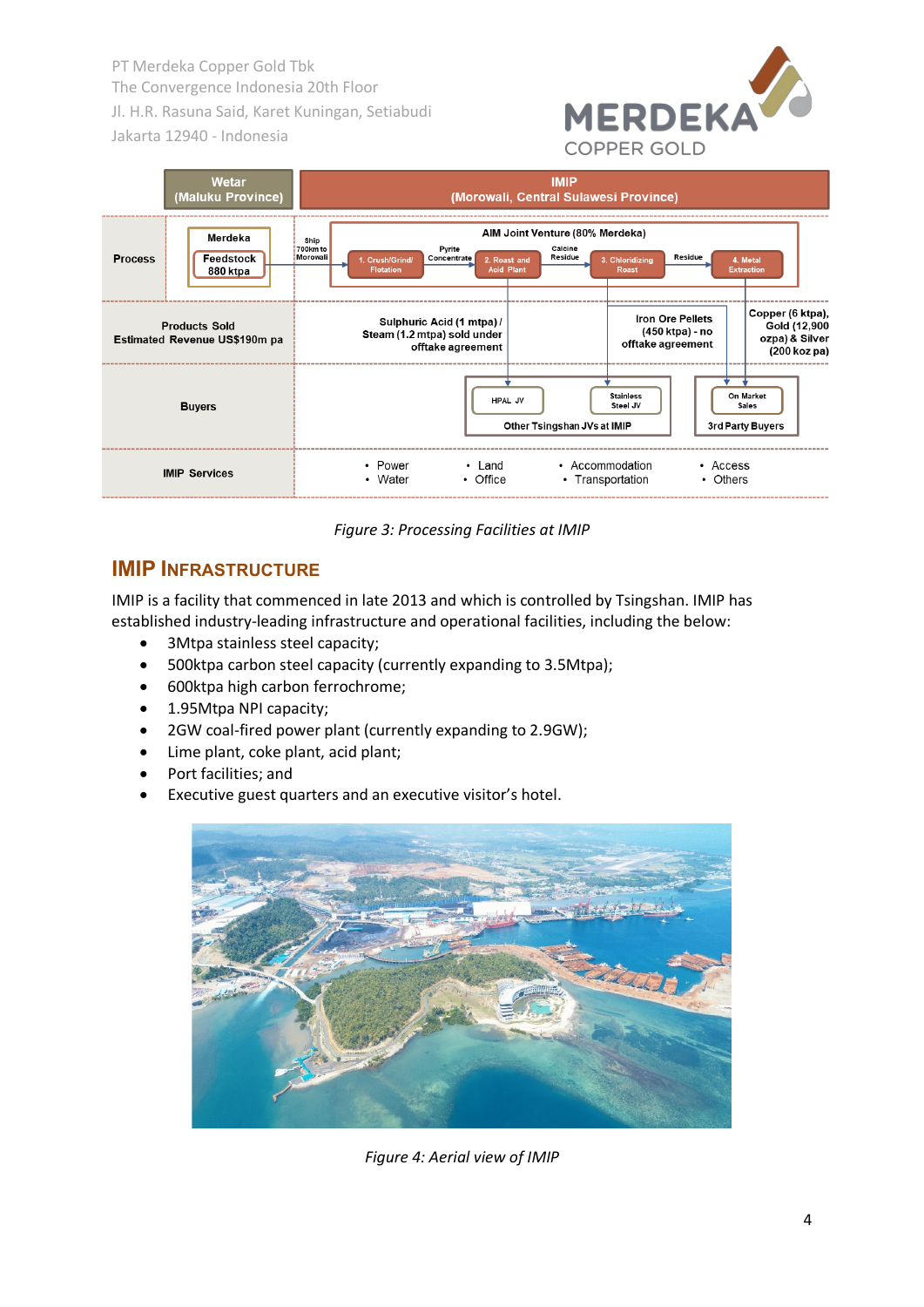

## **PROJECT ECONOMICS**

Most of the AIM Project's revenue is attributable to the sale of acid, iron ore pellets and sponge copper, whilst sale of gold and steam is also material.

Preliminary capital costs are shown in the table below. Even assuming capex at the top of the estimated range (~US\$300m), the AIM Project still delivers a compelling NPV of US\$414m at a discount rate of 8% with an IRR of 31.5%.

The JV has identified cost saving initiatives that could potentially lower the expected capital cost to the bottom of pre-indicated range, thereby further improving the project's returns.

| <b>Project Statistics</b>                  | Unit  | <b>Value</b> |
|--------------------------------------------|-------|--------------|
| Project Life                               | Years | 20           |
| Total Revenue (20 years)                   | US\$m | 3,815        |
| Average Annual Project Revenue             | US\$m | 190          |
| Total After Tax Cashflow (20 years)        | US\$m | 1,083        |
| Financial Results @ US\$300m Capex         |       |              |
| NPV @ 8%                                   | US\$m | 414          |
| <b>IRR</b>                                 | %     | 31.5%        |
| Payback From First Production              | Years | 2.75         |
| <b>Pre-Production Funding Requirements</b> |       |              |
| Concentrator                               | US\$m | $25 - 33$    |
| Refinery                                   | US\$m | $228 - 240$  |
| Sub-Total                                  | US\$m | $253 - 273$  |
| Contingency                                | US\$m | 27           |
| Total                                      | US\$m | $280 - 300$  |

*Table 1: Preliminary Project Economics* 



*Figure 5: Breakdown of Project Revenue*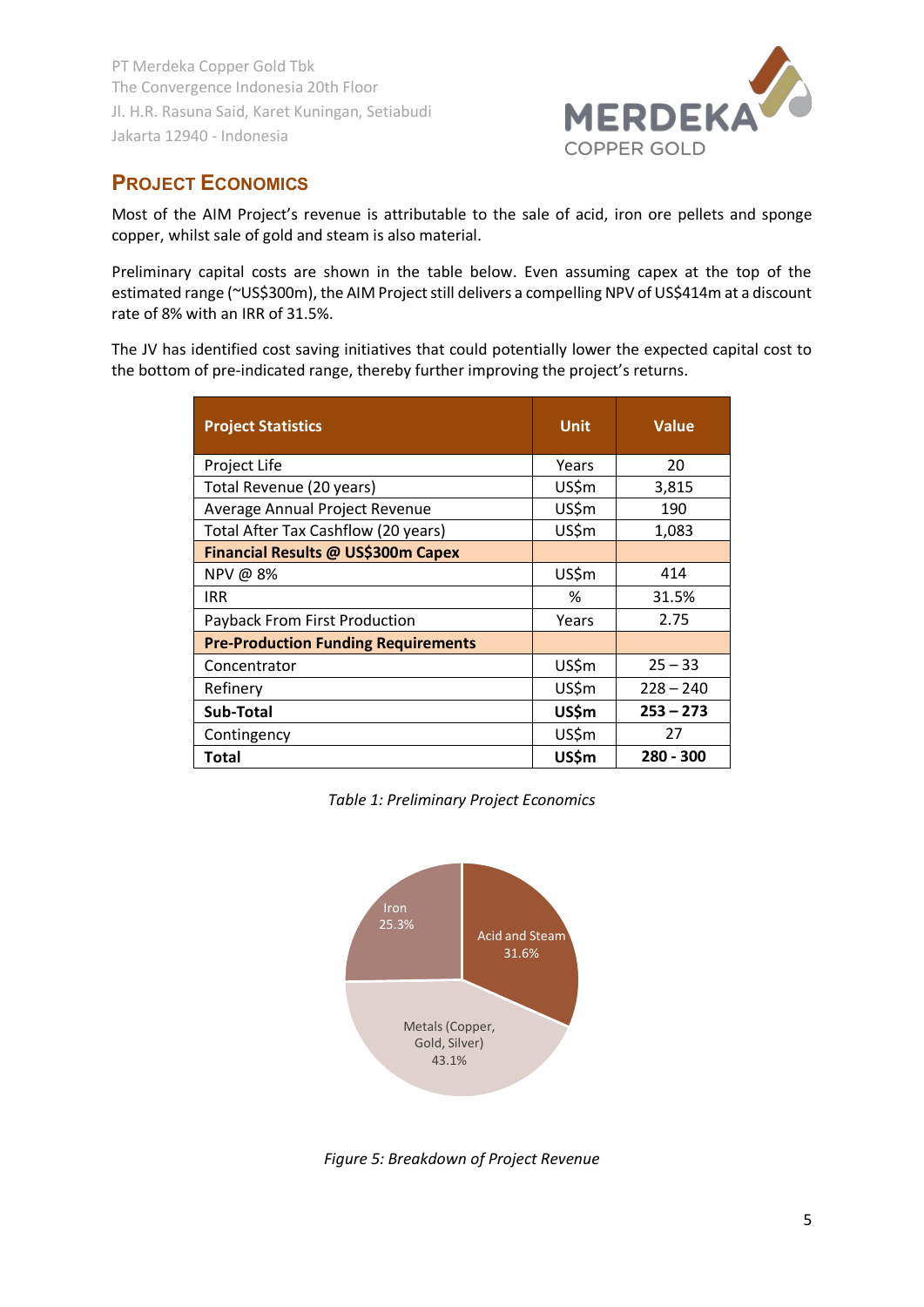

### **DISCLAIMER**

This announcement may or may not contain certain "forward-looking statements". All statements, other than statements of historical fact, which address activities, events or developments that Merdeka believes, expects or anticipates will or may occur in the future, are forward-looking statements. Forward-looking statements are often, but not always, identified by the use of words such as "seek", "anticipate", "believe", "plan", "estimate", "targeting", "expect", and "intend" and statements that an event or result "may", "will", "can", "should", "could", or "might" occur or be achieved and other similar expressions. These forward-looking statements, including those with respect to permitting and development timetables, mineral grades, metallurgical recoveries, potential production reflect the current internal projections, expectations or beliefs of Merdeka based on information currently available to Merdeka. Statements in this document that are forward-looking and involve numerous risks and uncertainties that could cause actual results to differ materially from expected results are based on the Company's current beliefs and assumptions regarding a large number of factors affecting its business. Actual results may differ materially from expected results. There can be no assurance that (i) the Company has correctly measured or identified all of the factors affecting its business or the extent of their likely impact, (ii) the publicly available information with respect to these factors on which the Company's analysis is based is complete or accurate, (iii) the Company's analysis is correct or (iv) the Company's strategy, which is based in part on this analysis, will be successful. Merdeka expressly disclaims any obligation to update or revise any such forwardlooking statements.

#### **NO REPRESENTATION, WARRANTY OR LIABILITY**

Whilst it is provided in good faith, no representation or warranty is made by Merdeka or any of its advisers, agents or employees as to the accuracy, completeness, currency or reasonableness of the information in this announcement or provided in connection with it, including the accuracy or attainability of any Forward Looking Statements set out in this announcement. Merdeka does not accept any responsibility to inform you of any matter arising or coming to Merdeka's' notice after the date of this announcement which may affect any matter referred to in this announcement. Any liability of Merdeka, its advisers, agents and employees to you or to any other person or entity arising out of this announcement including pursuant to common law, the Corporations Act 2001 and the Trade Practices Act 1974 or any other applicable law is, to the maximum extent permitted by law, expressly disclaimed and excluded.

#### **DISTRIBUTION RESTRICTIONS**

The distribution of this announcement may be restricted by law in certain jurisdictions. Recipients and any other persons who come into possession of this announcement must inform themselves about and observe any such restrictions.